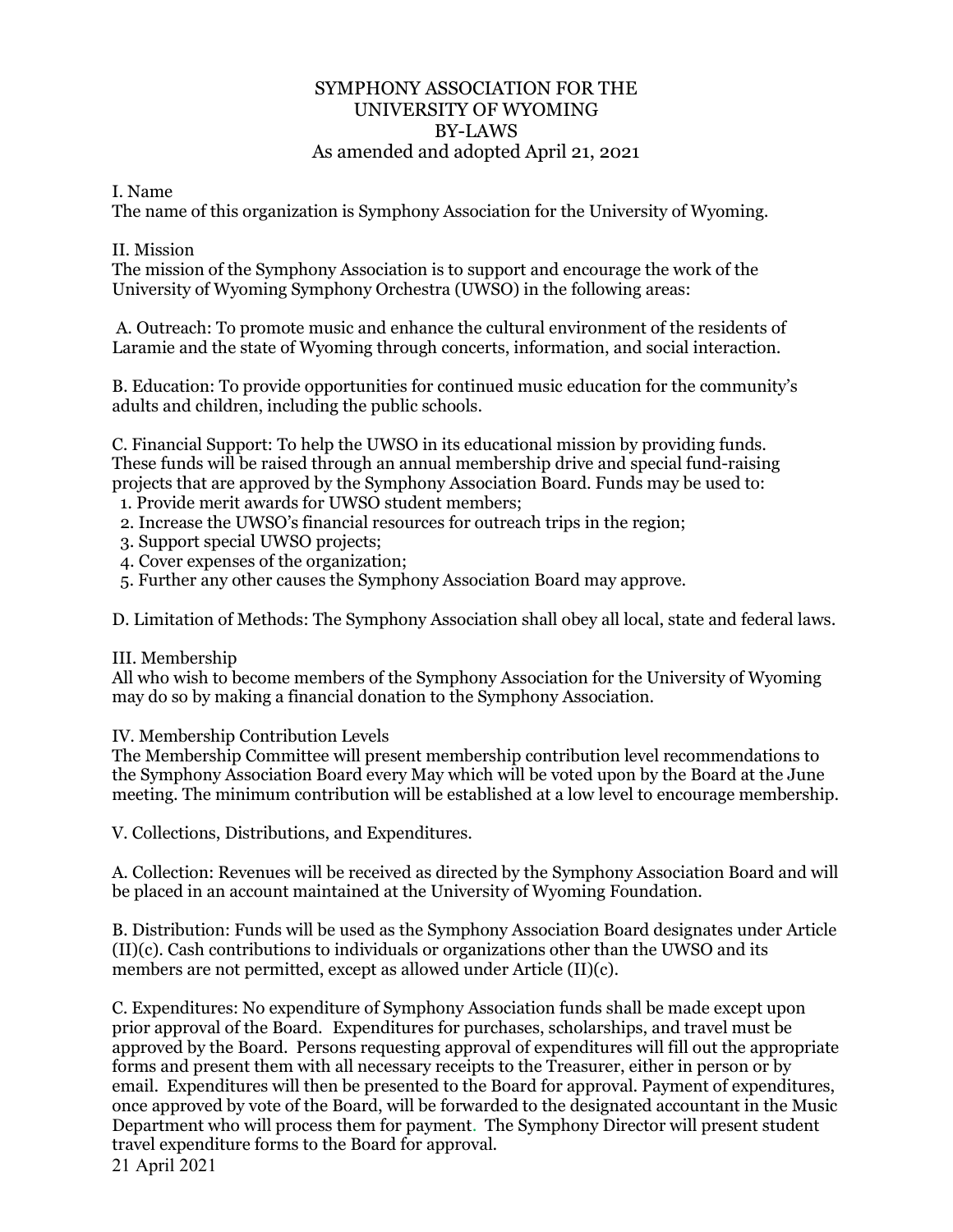VI. Governing Body

A. Symphony Association Board of Directors: The business of the Symphony Association is initiated and executed by the Symphony Association Board, will be composed of the following: 1. Board of Directors

(a) Composition and Expectations: The voting members of the Symphony Association Board will constitute its Board of Directors. The Symphony Association Board will be composed of no more than fifteen (15) volunteers chosen from and representing, as closely as possible, a balance between the UW community and the Laramie community. If the immediate past president's board term will expire while s/he is serving in that position, the Board membership may then be increased to sixteen (16) members until the next election of officers. The Symphony Association Board, at the direction of the President, will take all reasonable actions necessary to promptly fill any Symphony Association Board vacancy.

Symphony Association Board members are expected to further the purposes of the Association by taking a participatory role in the meetings and activities of the Symphony Association Board. An "active" Symphony Association Board member is defined as one who has attended at least half the Board meetings in the current season or makes a significant active contribution to the Symphony Association. Symphony Association Board members must be members of the Symphony Association during their entire term on the Symphony Association Board. Each Board member shall accept appointment to serve on at least one standing committee.

The season and fiscal year of the Symphony Association Board and Symphony Association shall be July 1-June 30. Any Symphony Association Board member who has not been active during a season will be contacted by the President to determine the member's interest in continuing to serve on the Board.

(b) Terms and Term Limits: Symphony Association Board members will be appointed annually for three-year terms. Symphony Association Board members may serve a maximum of two consecutive three-year terms. After a one-year absence from the Symphony Association Board, a former Symphony Association Board member, who has already served two consecutive threeyear terms, may be reappointed and may again serve two additional three-year terms, for a maximum of twelve (12) years' service.

A Symphony Association Board member who has been appointed to fill an unexpired term of a previous Symphony Association Board member shall complete the unexpired three-year term, and shall then be immediately eligible to serve, in addition, the maximum of twelve (12) years' service as allowed in the preceding paragraph.

The board term of the immediate Past President, or the appointed successor, while s/he is serving in that position, shall be extended until the next election of officers to the Board of Directors. If the President's term as a board member expires at the same time as his/her term as President expires, his/her term on the board shall be extended by two years to allow serving as Immediate Past President with all voting rights.

(c) Removal of Board Member: Any member can be removed by unanimous vote by the executive committee or a two-thirds vote of the entire Board.

2. Ex-Officio Members

The Ex-Officio members of the Symphony Association Board will serve in an advisory, nonvoting capacity to the Governing Board. The Ex-Officio members of the Board will include the following:

(a) The UWSO Music Director and

(b) A student member of the UWSO

3. Emeritus Status

Members of the Symphony Association Board who have served for at least five years may request Emeritus Status, and that request shall be reviewed by the Executive Committee. When members elect Emeritus Status, they will be encouraged to continue attending meetings. There will be no attendance or participation requirements. A new Symphony Association Board member will be appointed to fill the Symphony Association Board position previously held by the Emeritus member. Emeritus Board members may be asked to continue to provide service to the Symphony Association by serving on committees and providing other forms of service to the

21 April 2021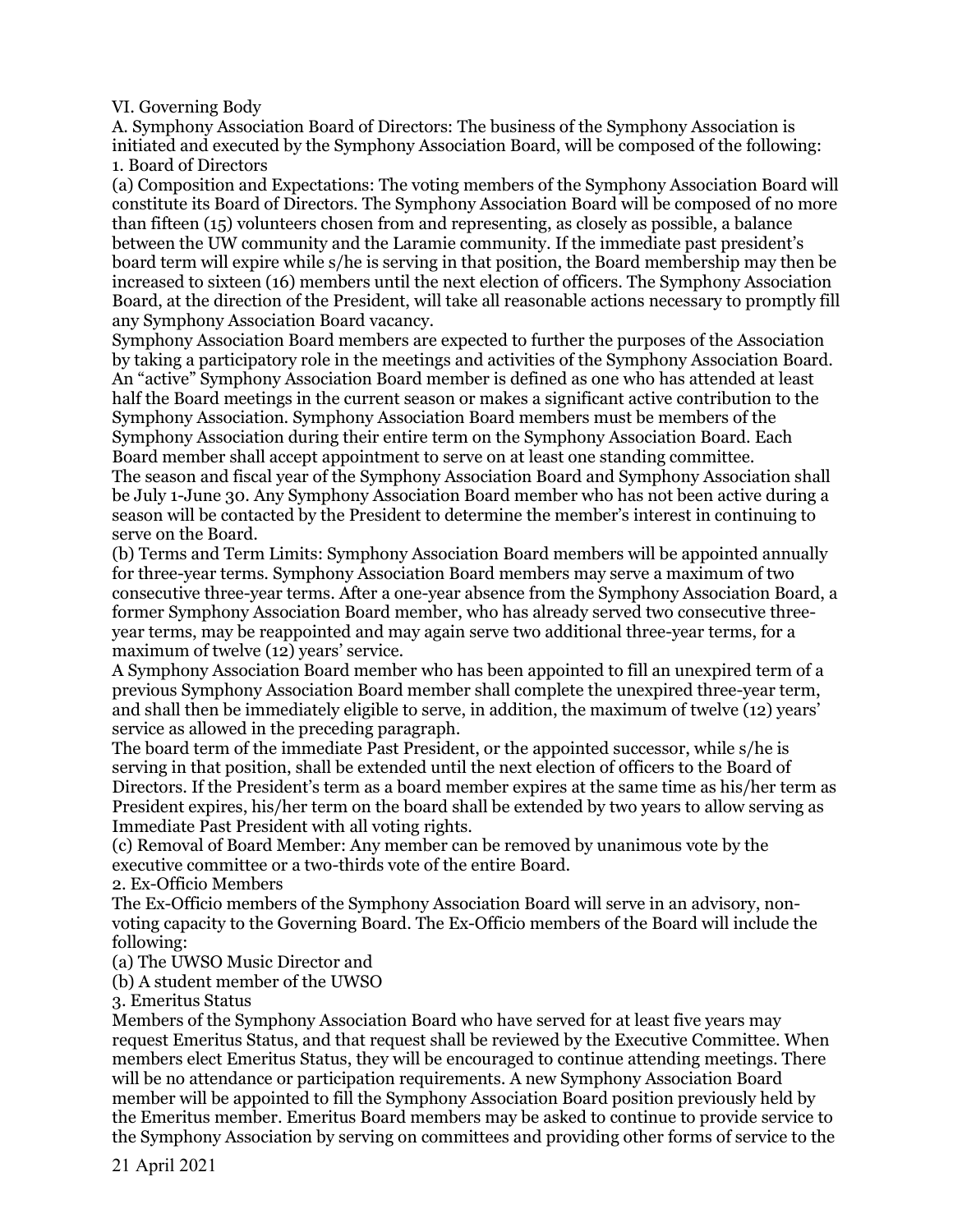Symphony Association. The Emeritus members of the Symphony Association will serve in an advisory, nonvoting capacity. Emeritus members may hold the office of Newsletter Editor.

B. Meetings:

1. Meetings are held at a time and place convenient to the members, according to a proposed schedule announced by the President at the beginning of each term, with a minimum of ten (10) meetings per year.

2. Meeting business will be decided by a majority vote of the quorum, which will be defined as no fewer than five members of the Symphony Association Board. Notice of all regularly scheduled or special meetings shall be by telephone call, conversation or email from the Secretary, who shall exercise reasonable efforts to contact Symphony Association Board members.

3. The Board may conduct business and make its decisions not only at meetings but, also by telephone, video conferencing, mail, electronic communication, or other reasonable means. 4. Additional Symphony Association Board meetings may be scheduled as needed and called by the President or no less than 5% of the Symphony Association membership or quorum of the Symphony Association Board members.

5. At the June Meeting, the Board will determine the date, time, and location of the fall picnic. A determination will also be made at the June meeting as to whether there will be a gala during the holidays or at some other point in the upcoming year. If it is determined that a gala will be held during the holidays, the date, time and location will be determined at the August or the September Board meeting.

## C. Elected Positions

1. Officers

(a) President: Sets the agenda and presides over meetings of the Symphony Association Board. Appoints members to standing committees to carry out the work of the Symphony Association Board. May designate and appoint special-issue committees of limited duration in addition to standing committees. Serves as chair of the bylaws committee.

(b) Vice President: Presides over meetings in the absence of the President. Chairs the Membership Committee. Performs any duty delegated to the President.

(c) Secretary: Records and maintains the minutes of Symphony Association Board meetings. Maintains a record of attendance at Symphony Association Board meetings. Handles necessary correspondence. Notifies all Board members of the time and location of meetings. Performs any duty as directed by the President.

(d) Treasurer: Keeps accurate accounting of income and expenditures. Justifies accounts at the end of each fiscal year. Presides over meetings in the absence of the President and Vice President. Safeguards and maintains the financial books and records of the Association. Submits an annual financial report at the June meeting. Performs any duty as directed by the President. (e) Immediate Past President: Acts as an advisor to the President and the Board of Directors with all voting rights. Serves on the Executive Committee. Performs any duty as directed by the President. In the event this member does not wish to continue to serve, the President will appoint a member of the Board who has three or more years of service to the Board.

## D. Other Officials

1. Newsletter Editor: Coordinates the writing and publishing of the Symphony Association newsletter and other publicity. Shall be appointed by the President yearly. The Newsletter Editor may be a volunteer who has been approved by the board.

2. Historian: Acts as archivist for the Symphony Association, collecting and preserving brochures, advertisements, and media coverage for the symphony for each season.

3. Database Manager: Maintains the membership database for the Symphony Association. Coordinates with the Fine Arts Box Office and the University of Wyoming Foundation or others who can receive that information. Provides membership email and mailing addresses to newsletter publisher. Provides membership list and level of contributions to UW music department for inclusion in performance programs.

21 April 2021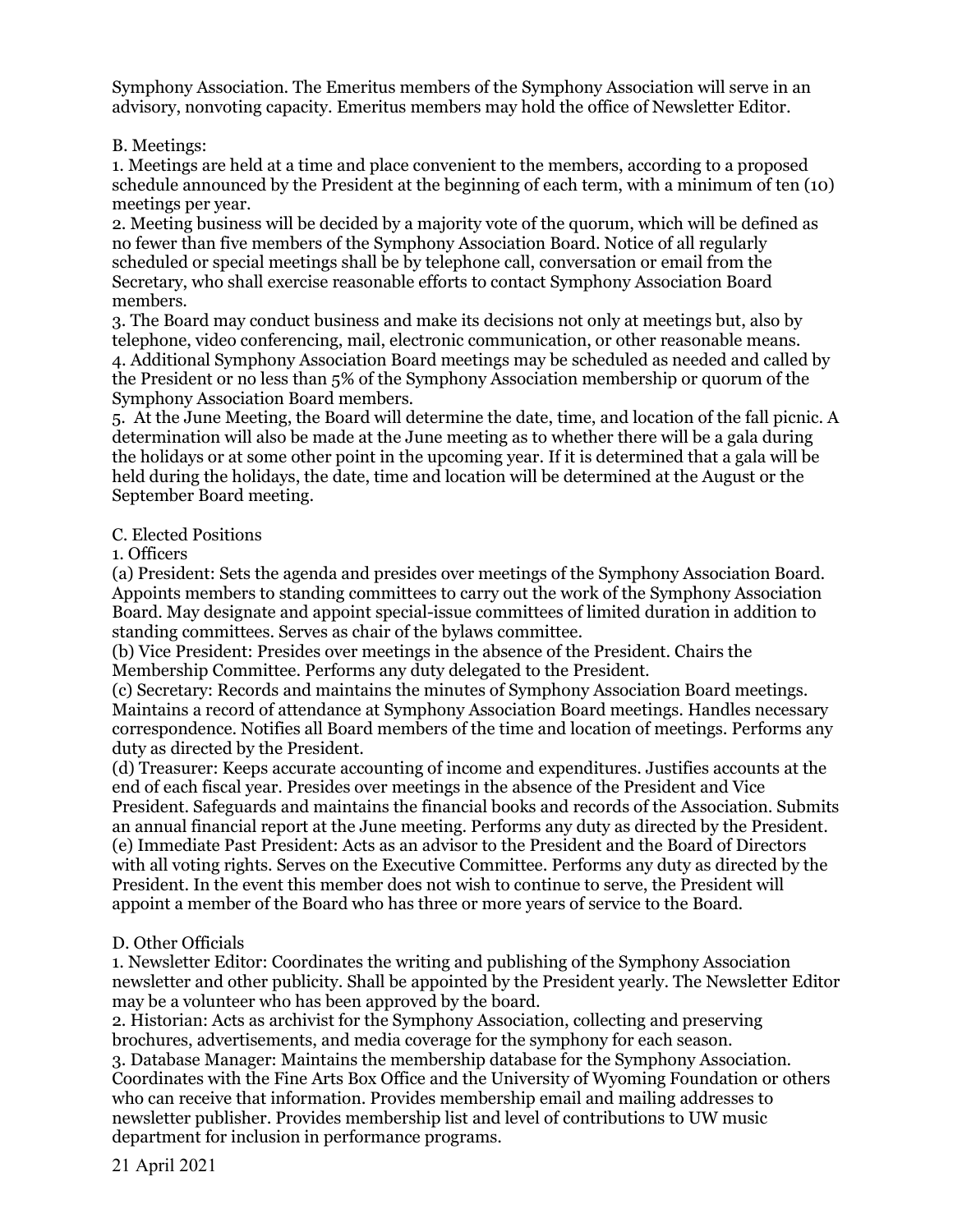#### E. Committees

1. Executive Committee: The Executive Committee shall be composed of the President, Vice President, Secretary, Treasurer, and Immediate Past President. The Executive Committee may operate with the authority of the Symphony Association Board under emergency circumstances when exigencies of time and scheduling preclude the presentation of an issue to the Symphony Association Board. The Executive Committee may conduct business and make its decisions not only at meetings but, also by telephone, video conferencing, mail, electronic communication, or other reasonable means. In all such cases, decisions of the Executive Committee shall be reported to the Symphony Association Board no later than the next regularly scheduled meeting of the Symphony Association Board. The Executive Committee shall be authorized to sign checks or make withdrawals from accounts as provided in Article V (A).

2. Standing Committees: Standing Committees shall be permanent committees. Each committee shall meet not less than once during the fiscal year. Members shall be appointed by the President for one-year terms of the Board's first meeting of the fiscal year. Members may serve consecutive terms on any Standing Committee. Standing Committees, their responsibilities and guidelines, shall be:

(a) Nominating Committee:

The duties of this committee are as follows:

Meet in March to determine a slate of officers, a newsletter editor, an historian, and a database manager to be recommended at the April meeting.

Submit a slate of prospective Symphony Association Board members at June meeting to replace members whose terms have expired.

Submit a slate of prospective Symphony Association Board members as soon as reasonable to fill the unexpired term of any Symphony Association Board member.

Maintains a record of Symphony Association Board members with the beginning and ending dates of each member's term.

The composition of this committee shall be as follows:

Three-member committee. All three members shall constitute a quorum. UWSO Music

Director shall serve in an advisory non-voting capacity.

(b) Events Committee

The duties of this committee are as follows:

Plan and carry out regular association events.

Plan and carry out unique fund-raising events as approved by the Board.

Preserve institutional memory of association events. The Committee shall prepare an event checklist or procedure guide for each event. The Committee will review the checklist or procedure guides annually and update as needed. After the completion of an event, the Committee shall prepare and present to the Board an after-action report covering the income and expenses of the event and recommendations for future changes to the event. The composition of this committee shall be as follows:

Minimum of five-member committee. Three members constitute a quorum. Chair appointed annually.

(c) Bylaws Committee

The duties of this committee are as follows:

Conduct annual review of bylaws.

Submit recommendations for bylaw changes at the April meeting.

The composition of this committee shall be as follows:

Three-member committee. All three members constitute a quorum. President shall serve as chair.

(d) Membership Committee

The duties of this committee are as follows:

Make Symphony Association membership information available to the community-at-large. Make fund raising recommendations for unique events.

Make recommendations for membership giving levels and the benefits accompanying them. Facilitate community and business involvement with the Symphony Association.

21 April 2021